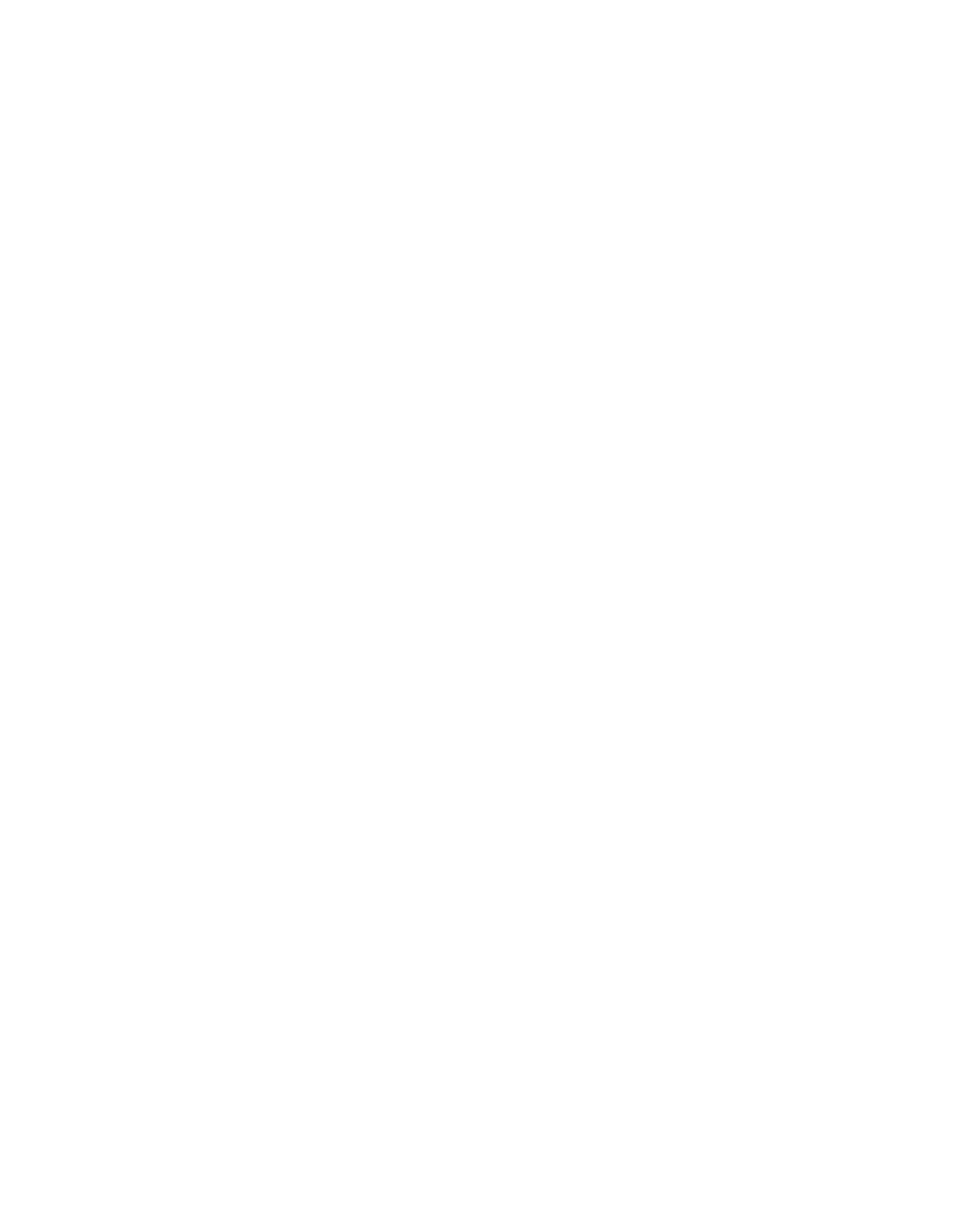## **1. Protection status and toponym**

The description of a protection status for the following territory is Proposed Biodiversity Reserve, status ruled under the Natural Heritage Conservation Act (R.S.Q., c. C-61.01).

The permanent protection status envisaged for the reserve is "biodiversity reserve", status under the Natural Heritage Conservation Act.

The provisional toponym is: Proposed Lac-Dana biodiversity reserve. The official toponym will be determined when the territory is given permanent protection status.

# **2. Plan and description**

## **2.1. Geographical location, boundaries and dimensions**

The boundaries and location of the proposed Lac-Dana biodiversity reserve appear in the map attached in appendix 1*.*

The proposed Lac-Dana biodiversity reserve is located in the Nord-du-Québec administrative region, between 50°46' and 51°0' north latitude and 77°3' and 77°27' west longitude. It is situated some 115 kilometres to the north-east of Matagami and some 97 kilometres to the south-east of the Cree village of Waskaganish. It covers an area of 347.4 km<sup>2</sup> and lies within the territory of the Municipalité de Baie-James, which does not belong to an RCM.

## **2.2. Ecological overview**

The proposed Lac-Dana biodiversity reserve is located in the natural province of the Abitibi and James Bay Lowlands. More precisely, it is part of the natural region of the Matagami depression, and at a finer level, the physiographic unit of the Lac Evans plain.

The land here is a glacial plain, the greater part of which (60%) is covered with peat bogs. In the southeastern sector these organic deposits give way to glaciolacustrine silty clay deposits.

The glacial plain landscape presents a topography with little variation in altitude, ranging from 240 m to 307 m with an average altitude of 250 m. The proposed reserve protects rare ecosystems of wooded palsas around one of the largest lakes in the region, Evans lake, and is known as being frequented by woodland caribou, designated a vulnerable species.

The proposed biodiversity reserve is in the domain of the black spruce forest. A few stands of jack pine are found in the south-eastern sector where there is a landscape of modest hills. No logging activities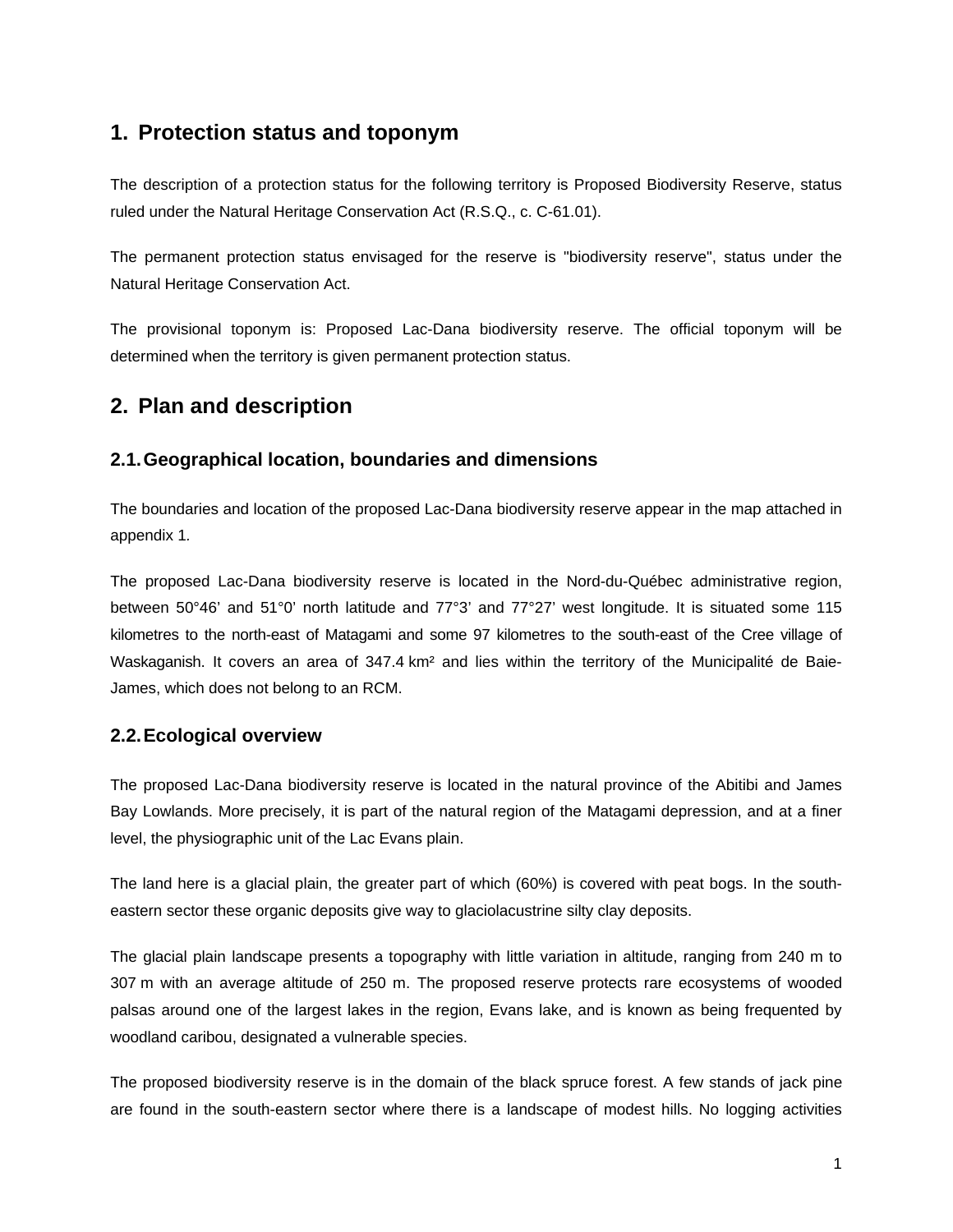have ever disturbed this territory. Thus, 50% of the forest cover consists of old stands of 120-year-old black spruce, while in the south-eastern part, 20% is stands of 50-year-old black spruce and 30% stands of mixed-age younger trees.

The proposed biodiversity reserve is in the watershed of the Broadback river.

## **2.3. Occupation and uses of the land**

The proposed biodiversity reserve is located entirely within the Nottaway beaver reserve and is part of hunting zone 22.

The proposed biodiversity reserve is located on Category III lands under the James Bay and Northern Québec Agreement, signed in 1975, and the Act respecting the Land Regime in the James Bay and New Québec territories (R.S.Q., c. R-13.1). Two trapping grounds of the Cree community of Nemaska divide the proposed biodiversity reserve. Finally, the entire area is located on land administered under the provisions of the Agreement Concerning a New Relationship between the Government of [Québec and the](http://www.autochtones.gouv.qc.ca/relations_autochtones/ententes/cris/20020207.htm)  [Crees of Québec,](http://www.autochtones.gouv.qc.ca/relations_autochtones/ententes/cris/20020207.htm) signed in 2002.

## **3. Activities framework**

## *§1.* ⎯ *Introduction*

Activities carried on within the proposed reserve are governed mainly by the provisions of the Natural Heritage Conservation Act.

This Division prohibits activities in addition to those prohibited under the Act and provides the framework for the various activities permitted so as to better protect the natural environment in keeping with the conservation principles and other management objectives established for the proposed reserves. Accordingly, certain activities require the prior authorization of the Minister and compliance with the conditions determined by the Minister. The permitted and prohibited activities considered for the period that follows the granting of a permanent status by the government are the same with the necessary adjustments to take into account the enforcement of article 46 of the act.

As provided in the Natural Heritage Conservation Act, the main activities prohibited in an area to which status as a proposed biodiversity or aquatic reserve has been assigned are

- mining, and gas or petroleum development;
- forest management within the meaning of section 3 of the Forest Act (R.S.Q., c. F-4.1); and
- the development of hydraulic resources and any production of energy on a commercial or industrial basis.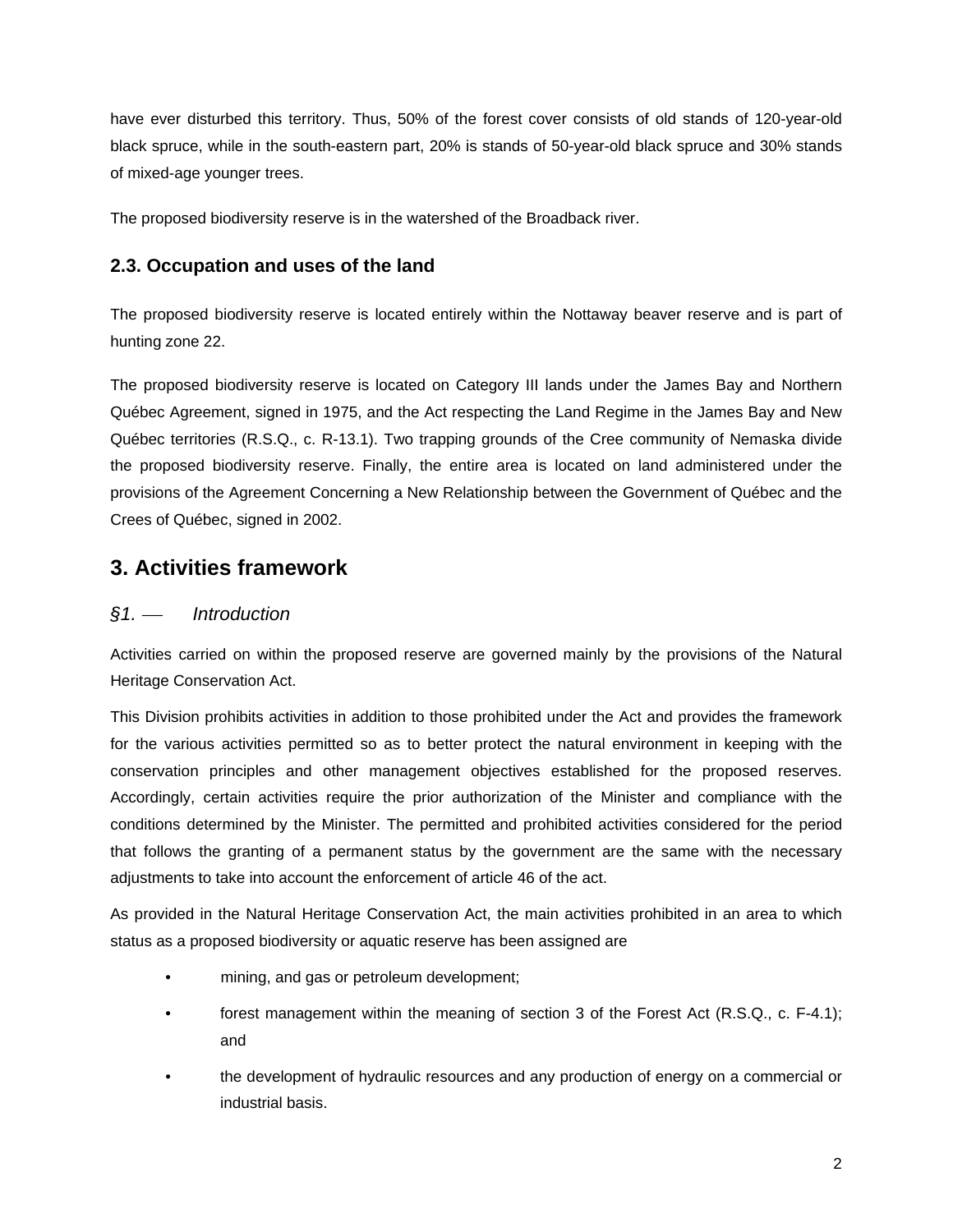The measures in the Natural Heritage Conservation Act and in this conservation plan apply subject to the provisions of the agreements under the Act approving the Agreement concerning James Bay and Northern Québec (R.S.Q., c. C 67) and the Act approving the Northeastern Québec Agreement (R.S.Q., c. C 67.1).

# *§2.* ⎯ *Prohibitions, prior authorizations and other conditions governing activities in the proposed reserve*

#### *§2.1. Protection of resources and the natural environment*

**3.1.** Subject to the prohibition in the second paragraph, no person may establish in the proposed reserve any specimens or individuals of a native or non-native species of fauna, including by stocking, unless the person has been authorized by the Minister and complies with the conditions the Minister determines.

No person may stock a watercourse or body of water for aquaculture, commercial fishing or any other commercial purpose.

 No person may establish in the proposed reserve a non-native species of flora, unless the person has been authorized by the Minister and complies with the conditions the Minister determines.

Before issuing an authorization under this section, the Minister is to take into consideration, in addition to the characteristics and the number of species involved, the risk of biodiversity imbalance, the importance of conserving the various ecosystems, the needs of the species in the ecosystems, the needs of rehabilitating degraded environments or habitats within the proposed reserve, and the interest in reintroducing certain species that have disappeared.

**3.2.** No person may use fertilizer or fertilizing material in the proposed reserve. Compost for domestic purposes is permitted if used at least 20 metres from a watercourse or body of water measured from the high-water mark.

The high-water mark means the high-water mark defined in the Protection Policy for Lakeshores, Riverbanks, Littoral Zones and Floodplains, adopted by Order in Council 468-2005 dated 18 May 2005.

**3.3.** No person may, unless the person has been authorized by the Minister and carries on the activity in compliance with the conditions the Minister determines,

(1) intervene in a wetland area, including a marsh, swamp or bog;

(2) modify the reserve's natural drainage or water regime, including by creating or developing watercourses or bodies of water;

(3) dig, fill, obstruct or divert a watercourse or body of water;

(4) install or erect any structure, infrastructure or new works in or on the bed, banks, shores or floodplain of a watercourse or body of water, although no authorization is required for minor works such as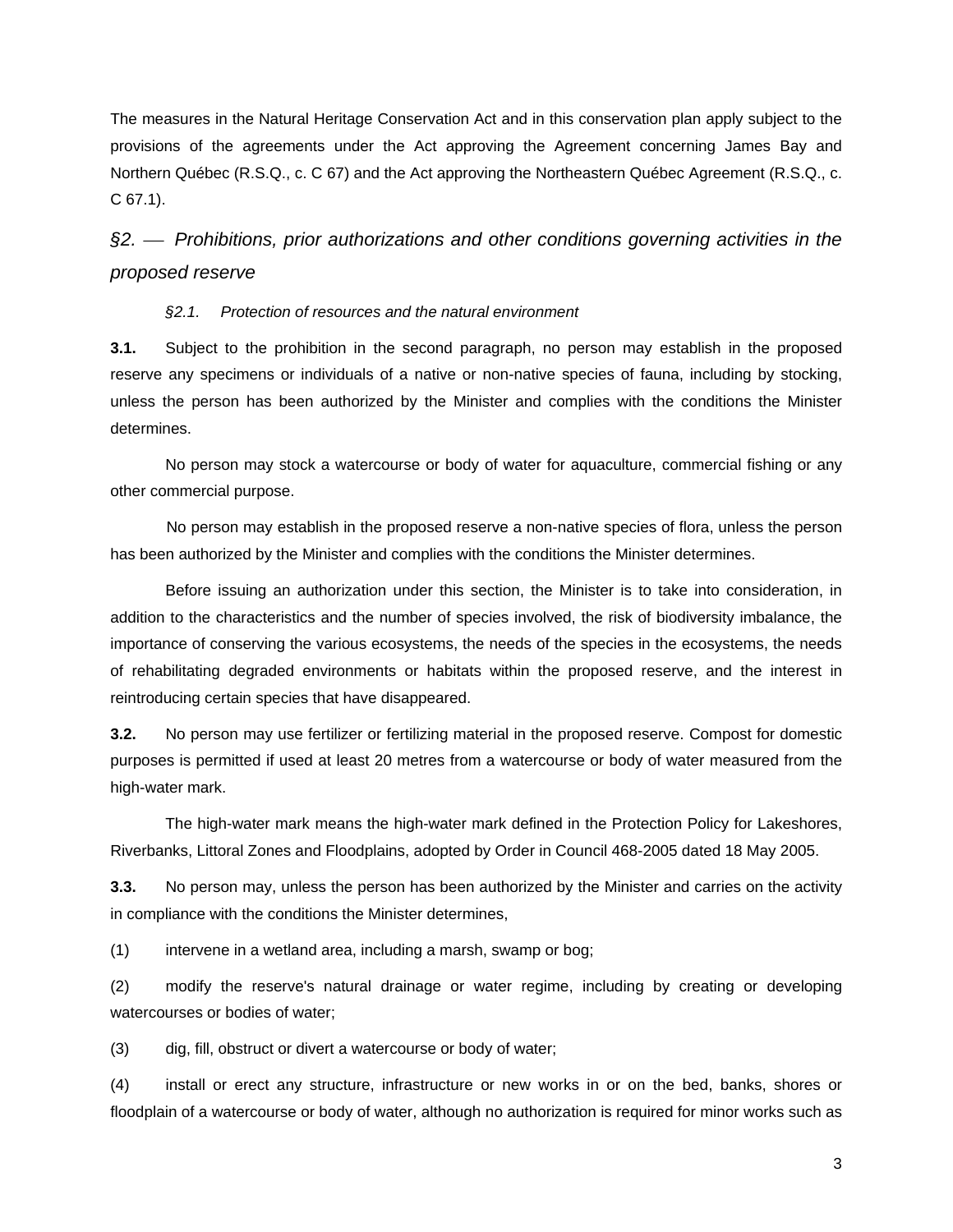a wharf, platform or boathouse erected for private purposes and free of charge under section 2 of the Regulation respecting the water property in the domain of the State made by Order in Council 81-2003 dated 29 January 2003;

(5) carry on any activity other than those referred to in the preceding subparagraphs that is likely to degrade the bed, banks or shores of a body of water or watercourse or directly and substantially affect the quality of the biochemical characteristics of aquatic or riparian environments or wetland areas in the proposed reserve, including by discharging or dumping waste or pollutants into those areas;

(6) carry out soil development work, including any burial, earthwork, removal or displacement of surface materials or vegetation cover, for any purpose including recreational and tourism purposes such as trail development;

(7) install or erect any structure, infrastructure or new works;

(8) reconstruct or demolish an existing structure, infrastructure or works,

(9) carry on an activity that is likely to severely degrade the soil or a geological formation or damage the vegetation cover, such as stripping, the digging of trenches or excavation work, although no authorization is required for the removal of soapstone by beneficiaries within the meaning of section 1 of the Act respecting the land regime in the James Bay and New Québec territories (R.S.Q., c. R 13.1);

(10) use a pesticide, although no authorization is required for the use of personal insect repellent;

(11) carry on educational or research-related activities if the activities are likely to significantly damage or disturb the natural environment, in particular because of the nature or size of the samples taken or the invasive character of the method or process used; or

(12) hold a sports event, tournament, rally or similar event if more than 15 persons are likely to participate in the activity and have access to the proposed reserve at the same time; no authorization may be issued by the Minister if the activity involves motor vehicle traffic, unless it has been shown to the Minister that it is impossible to organize the activity elsewhere or that bypassing the proposed reserve is highly unfeasible.

The conditions determined by the Minister for the authorization may pertain to the location of the authorized activity, the methods used, the areas that may be cleared or deforested, the types of material that may be used including on-site materials, and the presence of ancillary works or facilities. The conditions may also include a requirement to ensure periodic follow-up or to report to the Minister, in particular as regards the results obtained from the research to which subparagraph 11 of the first paragraph refers.

**3.4.** Despite subparagraphs 6, 7, 8 and 9 of the first paragraph of section 3.3, no authorization is required to carry out work referred to in subparagraph 1 of this section when the requirements of subparagraph 2 are met.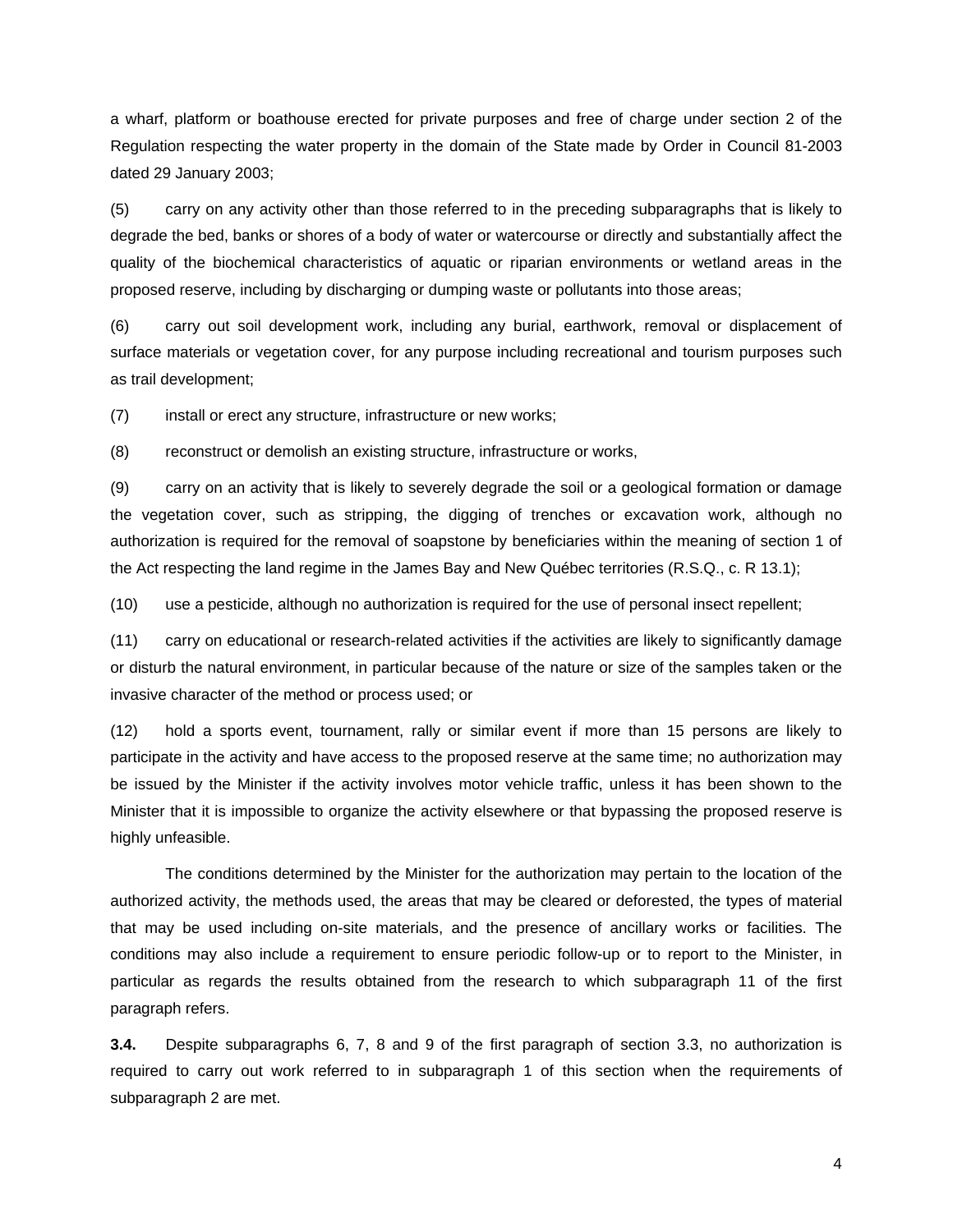#### (1) The work involves

(*a*) work to maintain, repair or upgrade an existing structure, infrastructure or works such as a camp, cottage, road or trail, including ancillary facilities such as lookouts or stairs;

(*b*) the construction or erection of

i. an appurtenance or ancillary facility of a trapping camp, rough shelter, shelter or cottage such as a shed, well, water intake or sanitary facilities; or

ii. a trapping camp, rough shelter, shelter or cottage if such a building was permitted under the right to use or occupy the land but had not been constructed or installed on the effective date of the status as a proposed reserve; or

(*c*) the demolition or reconstruction of a trapping camp, rough shelter, shelter or cottage, including an appurtenance or ancillary facility such as a shed, well, water intake or sanitary facilities.

(2) The work is carried out in compliance with the following requirements:

(*a*) the work involves a structure, infrastructure or works permitted within the proposed reserve;

(*b*) the work is carried out within the area of land or right-of-way subject to the right to use or occupy the land in the proposed reserve, whether the right results from a lease, servitude or other form of title, permit or authorization;

(*c*) the nature of the work or elements erected by the work will not operate to increase the area of land that may remain deforested beyond the limits permitted under the provisions applicable to the sale, lease and granting of immovable rights under the Act respecting the lands in the domain of the State (R.S.Q., c. T-8.1) and, if applicable, the limits allowed under an authorization for the structure, works or infrastructure; and

(*d*) the work is carried out in compliance with the conditions of a permit or authorization issued for the work or in connection with the structure, infrastructure or works involved, and in accordance with the laws and regulations that apply.

For the purposes of this section, repair and upgrading work includes work to replace or erect works or facilities to comply with the requirements of an environmental regulation.

**3.5.** No person may bury, abandon or dispose of waste, snow or other residual materials elsewhere than in waste disposal containers, facilities or sites determined by the Minister or in another place with the authorization of the Minister and in compliance with the conditions the Minister determines.

Despite the first paragraph, an outfitting operation does not require an authorization to use a disposal facility or site in compliance with the Environment Quality Act and its regulations if the outfitting

5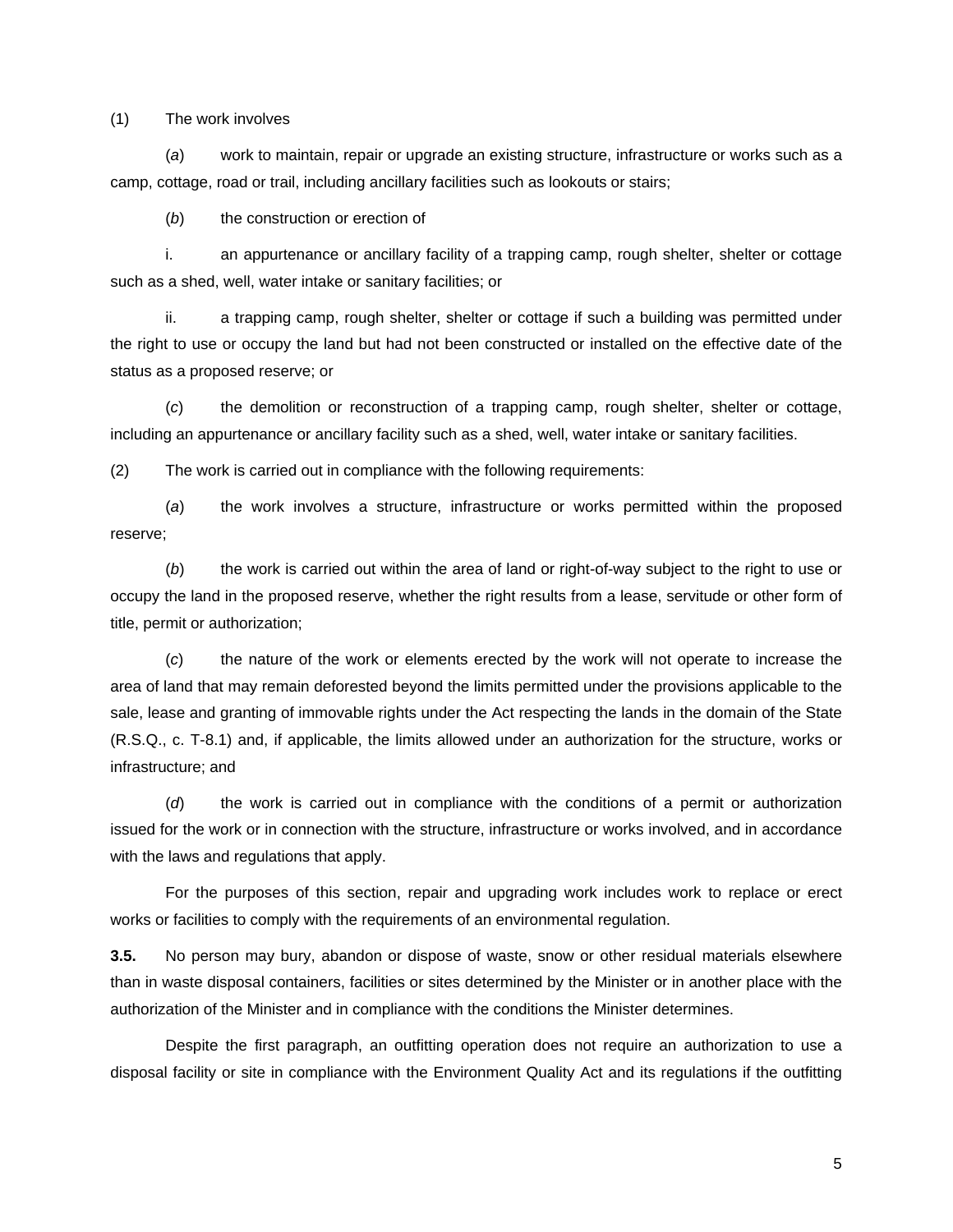operation was already using the facility or site on the effective date of the protection status as a proposed reserve.

#### *§2.2. Rules of conduct for users*

**3.6.** Every person staying, carrying on an activity or travelling in the proposed reserve is required to maintain the premises in a satisfactory state and before leaving, return the premises to their natural state to the extent possible.

**3.7.** Every person who makes a campfire must

(1) first clear an area around the fire site sufficient to prevent the fire from spreading by removing all branches, scrub, dry leaves and other combustible material;

(2) ensure that the fire is at all times under the immediate supervision of a person on the premises; and

(3) ensure that the fire is completely extinguished before leaving the premises.

**3.8.** In the proposed reserve, no person may

(1) cause any excessive noise;

(2) behave in a manner that unduly disturbs other persons or interferes with their enjoyment of the proposed reserve; or

(3) harass wildlife.

For the purposes of subparagraphs 1 and 2 of the first paragraph, behaviour that significantly disturbs other persons and constitutes unusual or abnormal conditions for the carrying on of an activity or for the permitted use of property, a device or an instrument within the proposed reserve is considered excessive or undue.

**3.9.** No person may enter, carry on an activity or travel in a vehicle in a given sector of the proposed reserve if the signage erected by the Minister restricts access, traffic or certain activities in order to protect the public from a danger or to avoid placing the fauna, flora or other components of the natural environment at risk, unless the person has been authorized by the Minister and complies with the conditions the Minister determines.

**3.10.** No person may destroy, remove, move or damage any poster, sign, notice or other types of signage posted by the Minister within the proposed reserve.

#### *§2.3. Activities requiring an authorization*

**3.11.** No person may occupy or use the same site in the proposed reserve for a period of more than 90 days in the same year, unless the person has been authorized by the Minister and complies with the conditions the Minister determines.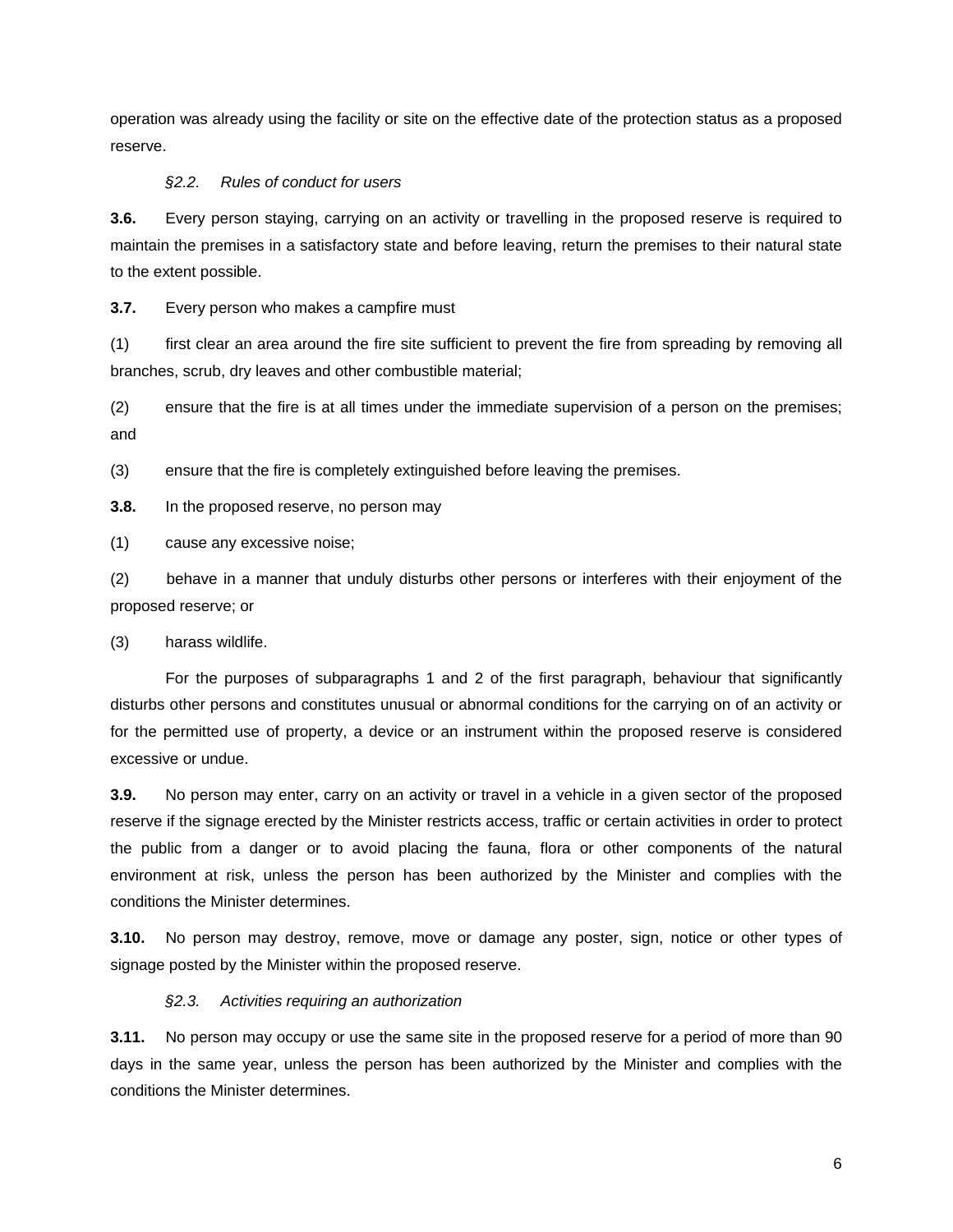(1) For the purposes of the first paragraph,

(*a*) the occupation or use of a site includes

i. staying or settling in the proposed reserve, including for vacation purposes;

ii. installing a camp or shelter in the proposed reserve; and

iii. installing, burying or leaving property in the proposed reserve, including equipment, any device or a vehicle;

(*b*) "same site" means any other site within a radius of 1 kilometre from the site.

(2) Despite the first paragraph, no authorization is required if a person,

(*a*) on the effective date of the protection status as a proposed reserve, was a party to a lease or had already obtained another form of right or authorization allowing the person to legally occupy the land under the Act respecting the lands in the domain of the State or, if applicable, the Act respecting the conservation and development of wildlife (R.S.Q., c. C-61.1), and whose right to occupy the land is renewed or extended on the same conditions, subject to possible changes in fees;

(*b*) in accordance with the applicable provisions of law, has entitlement under a sublease, an assignment of a lease or a transfer of a right or authorization referred to in paragraph *a*, and whose right to occupy the land is renewed or extended on the same conditions, subject to possible changes in fees; or

(*c*) elects to acquire land the person legally occupies on the effective date of the protection status as a proposed reserve, pursuant to the Act respecting the lands in the domain of the State.

**3.12.** (1) No person may carry on forest management activities to meet domestic needs or for the purpose of maintaining biodiversity, unless the person has been authorized by the Minister and carries on the activities in compliance with the conditions the Minister determines.

The conditions determined by the Minister for the authorization may pertain, among other things, to species of trees or shrubs, the size of the stems that may be cut, the quantities authorized and the places where the activities may be carried on.

(2) Despite subsection 1, the authorization of the Minister is not required if a person staying or residing in the proposed reserve collects wood to make a campfire.

 An authorization is also not required if a person collects firewood to meet domestic needs in the following cases and on the following conditions:

(*a*) the wood is collected to supply a trapping camp or a rough shelter permitted within the proposed reserve if

7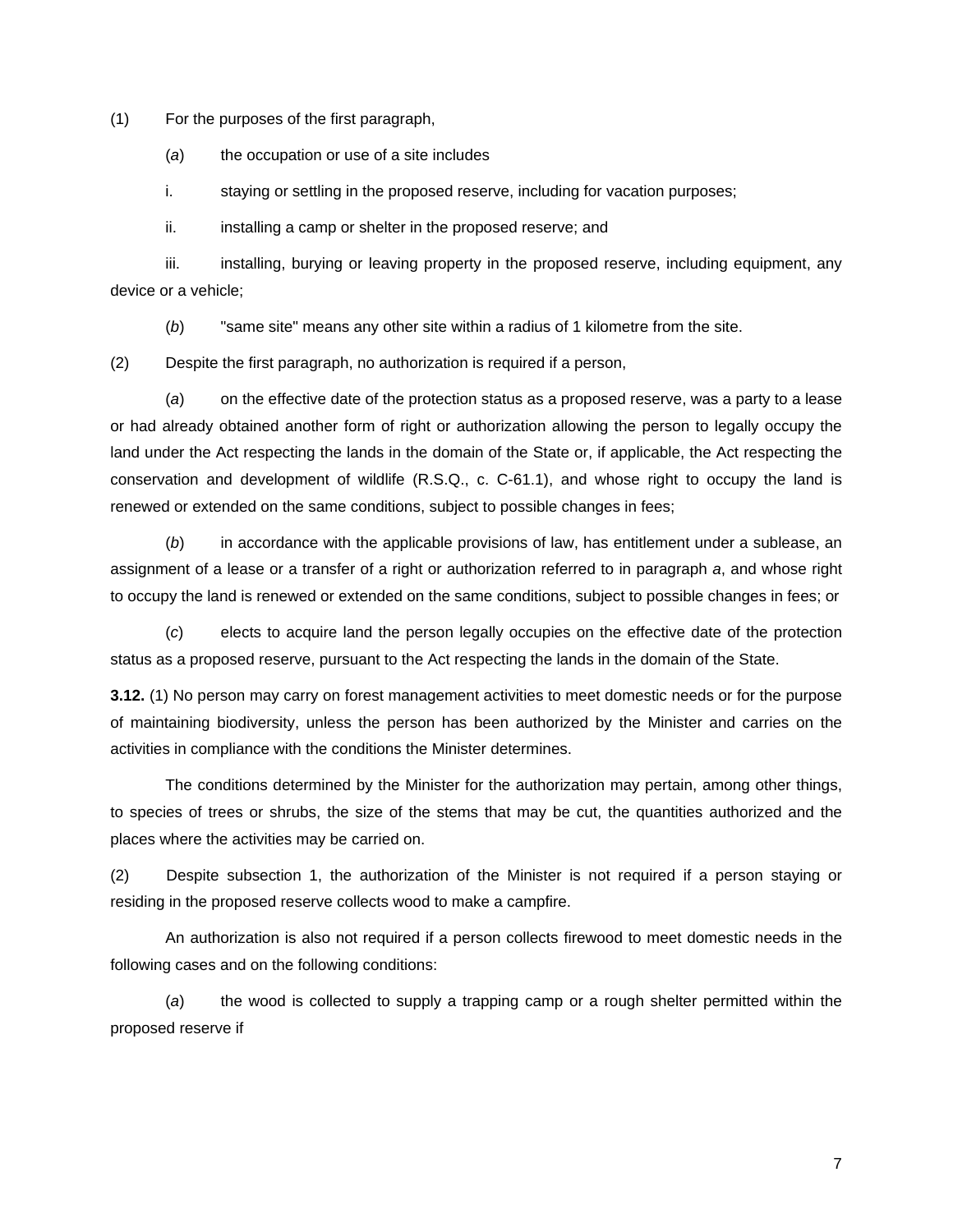i. the wood is collected by a person in compliance with the conditions set out in the permit for the harvest of firewood for domestic purposes issued by the Minister of Natural Resources and Wildlife under the Forest Act;

ii. the quantity of wood collected does not exceed 7 apparent cubic metres per year;

(*b*) in all other cases if

i. the wood is collected within a sector designated by the Minister of Natural Resources and Wildlife as a sector for which a permit for the harvest of firewood for domestic purposes under the Forest Act may be issued, and for which, on the effective date of the protection status as a proposed reserve, a designation as such had already been made by the Minister;

 ii. the wood is collected by a person who, on the effective date of the protection status as a proposed reserve or in any of the three preceding years, held a permit for the harvest of firewood for domestic purposes allowing the person to harvest firewood within the proposed reserve;

 iii. the wood is collected by a person in compliance with the conditions set out in the permit for the harvest of firewood for domestic purposes issued by the Minister of Natural Resources and Wildlife under the Forest Act*.* 

(3) Despite subsection 1, an authorization to carry on a forest management activity is not required if a person authorized by lease to occupy land within the proposed reserve in accordance with this conservation plan carries on the forest management activity for the purpose of

*(a)* clearing the permitted areas, maintaining them or creating visual openings, or any other similar removal work permitted under the provisions governing the sale, lease and granting of immovable rights under the Act respecting the lands in the domain of the State, including work for access roads, stairs and other trails permitted under those provisions; or

*(b)* clearing the necessary area for the installation, connection, maintenance, repair, reconstruction or upgrading of facilities, lines or mains for water, sewer, electric power or telecommunications services.

If the work referred to in paragraph *b* of subsection 3 is carried on for or under the responsibility of an enterprise providing any of those services, the work requires the prior authorization of the Minister, other than in the case of the exemptions in sections 3.13 and 3.15.

(4) Despite subsection 1, an authorization to carry on a forest management activity to maintain a sugar bush and harvest maple products for domestic needs is not required if

(*a*) the activity is carried on by a person who, on the effective date of the protection status as a proposed reserve or in any of the three preceding years, held a sugar bush management permit issued by the Minister of Natural Resources and Wildlife under the Forest Act allowing the person to carry on within the proposed reserve the activities associated with operating a sugar bush;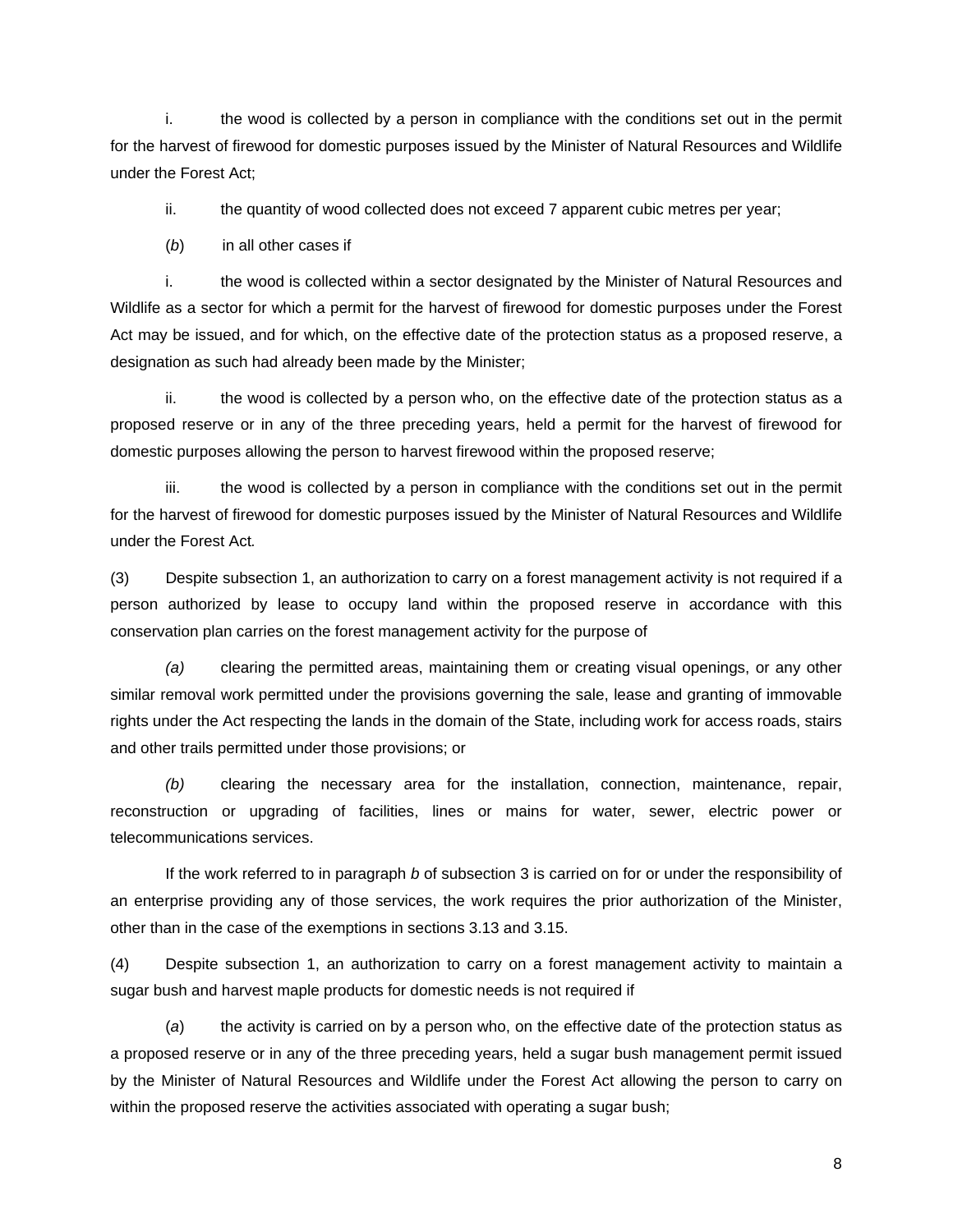(*b*) the activity is carried on within a zone for which the permit obtained allowed the carrying on of sugar bush operations on the effective date of the protection status as a proposed reserve or in any of the three preceding years; or

(*c*) the activity is carried on by a person in compliance with the conditions set out in the sugar bush management permit issued by the Minister of Natural Resources and Wildlife under the Forest Act.

#### *§ 2.4. Authorization exemptions*

**3.13.** Despite the preceding provisions, an authorization is not required for an activity or other form of intervention within the proposed reserve if urgent action is necessary to prevent harm to the health or safety of persons, or to repair or prevent damage caused by a real or apprehended disaster. The person concerned must, however, immediately inform the Minister of the activity or intervention that has taken place.

**3.14.** The members of a Native community who, for food, ritual or social purposes, carry on an intervention or an activity within the proposed reserve are exempted from obtaining an authorization.

For greater certainty, the provisions of this conservation plan also apply subject to the authorization exemptions and other provisions in the Act respecting hunting and fishing rights in the James Bay and New Québec territories (R.S.Q., c. D-13.1).

**3.15.** Despite the preceding provisions, the following activities and interventions involving the transmission, distribution or production of electricity carried out by Hydro-Québec (Société) or by any other person for Hydro-Québec do not require the prior authorization of the Minister under this conservation plan:

(1) any activity or intervention required within the proposed reserve to complete a project for which express authorization had previously been given by the Government and the Minister, or only by the Minister, in accordance with the Environment Quality Act (R.S.Q., c. Q-2), if the activity or intervention is carried out in compliance with the authorizations issued;

(2) any activity or intervention necessary for the preparation and presentation of a pre-project report for a project requiring an authorization under the Environment Quality Act;

(3) any activity or intervention relating to a project requiring the prior authorization of the Minister under the Environment Quality Act if the activity or intervention is in response to a request for a clarification or for additional information made by the Minister to the Société, and the activity or intervention is carried out in conformity with the request; and

(4) any activity or intervention by the Société, if the conditions for the carrying out of the activity or intervention have been determined in an agreement between the Minister and the Société and the activity or intervention is carried out in compliance with those conditions.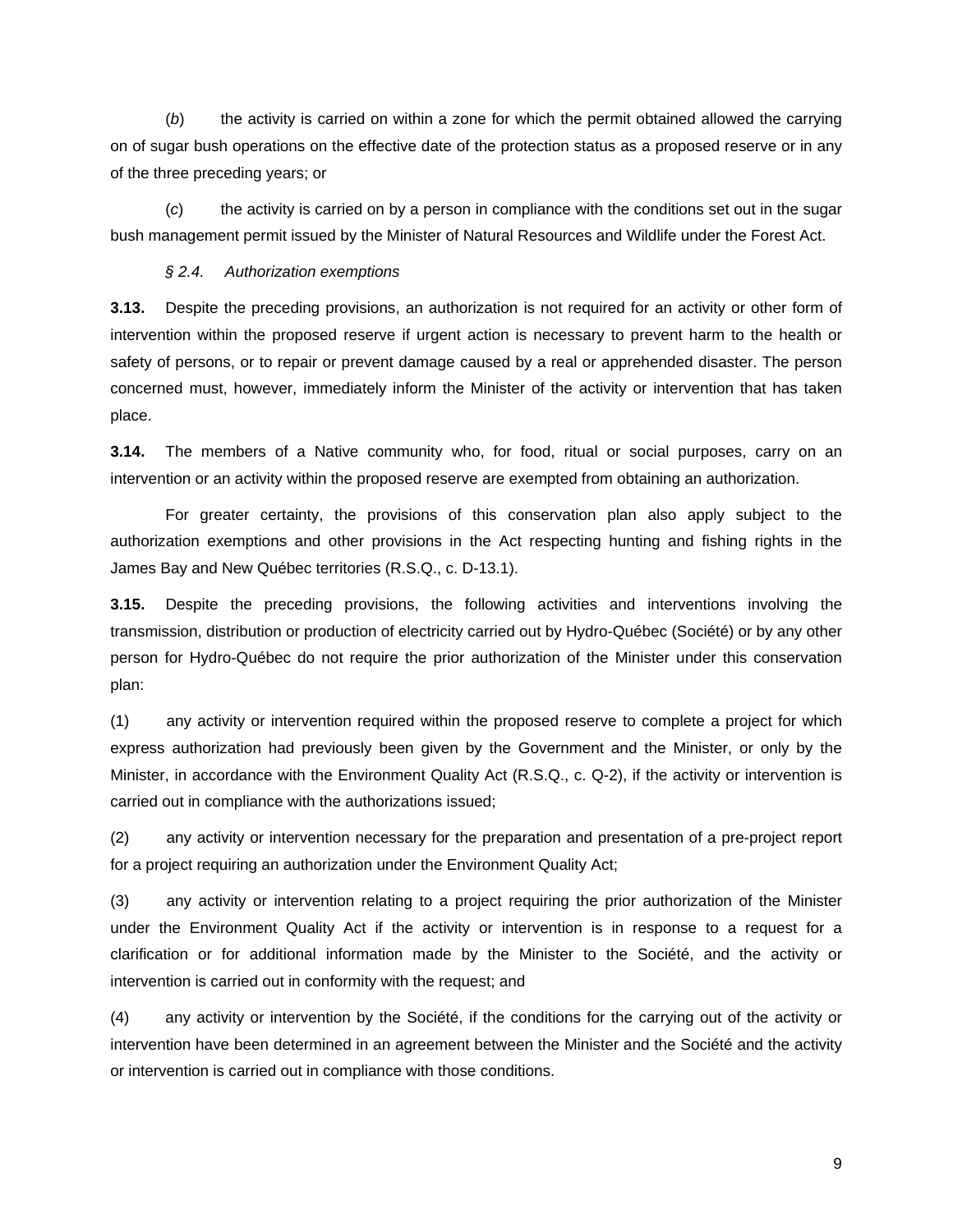The Société is to keep the Minister informed of the various activities or interventions referred to in this section it proposes to carry out before the work is begun in the reserve.

For the purposes of this section, the activities and interventions of the Société include but are not restricted to pre-project studies, analysis work or field research, work required to study and ascertain the impact of electric power transmission and distribution line corridors and rights-of-way, geological or geophysical surveys and survey lines, and the opening and maintenance of roads required for the purpose of access, construction or equipment movement incidental to the work.

### *§2.5. General provisions*

**3.16.** Every person who applies to the Minister for an individual authorization or an authorization for a group or a number of persons must provide all information or documents requested by the Minister for the examination of the application.

**3.17.** The Minister's authorization, which is general or for a group, may be communicated for the benefit of the persons concerned by any appropriate means including a posted notice or appropriate signage at the reception centre or any other location within the proposed reserve that is readily accessible to the public. The Minister may also provide a copy to any person concerned.

### *§3. Activities governed by other statutes*

Certain activities likely to be carried on within the proposed reserve are also governed by other legislative and regulatory provisions, including provisions that require the issue of a permit or authorization or the payment of fees. Certain activities may also be prohibited or limited by other Acts or regulations that are applicable within the proposed reserve.

A special legal framework may govern permitted activities within the proposed reserves in connection with the following matters:

- Environmental protection: measures set out in particular in the Environment Quality Act (R.S.Q., c. Q-2) and its regulations;
- *-* Removal of species of flora designated as threatened or vulnerable: measures set out in the Act respecting threatened or vulnerable species (R.S.Q., c. E-12.01) prohibiting the removal of such species;
- *-* Development and conservation of wildlife resources: measures set out in particular in the Act respecting the conservation and development of wildlife *(*R.S.Q., c. C-61.1), including the provisions pertaining to outfitting operations and beaver reserves and the measures contained in applicable federal legislation, in particular the fishery regulations; in Northern regions: special measures set out in the Act respecting hunting and fishing rights in the James Bay and New Québec territories (R.S.Q., c. D-13.1);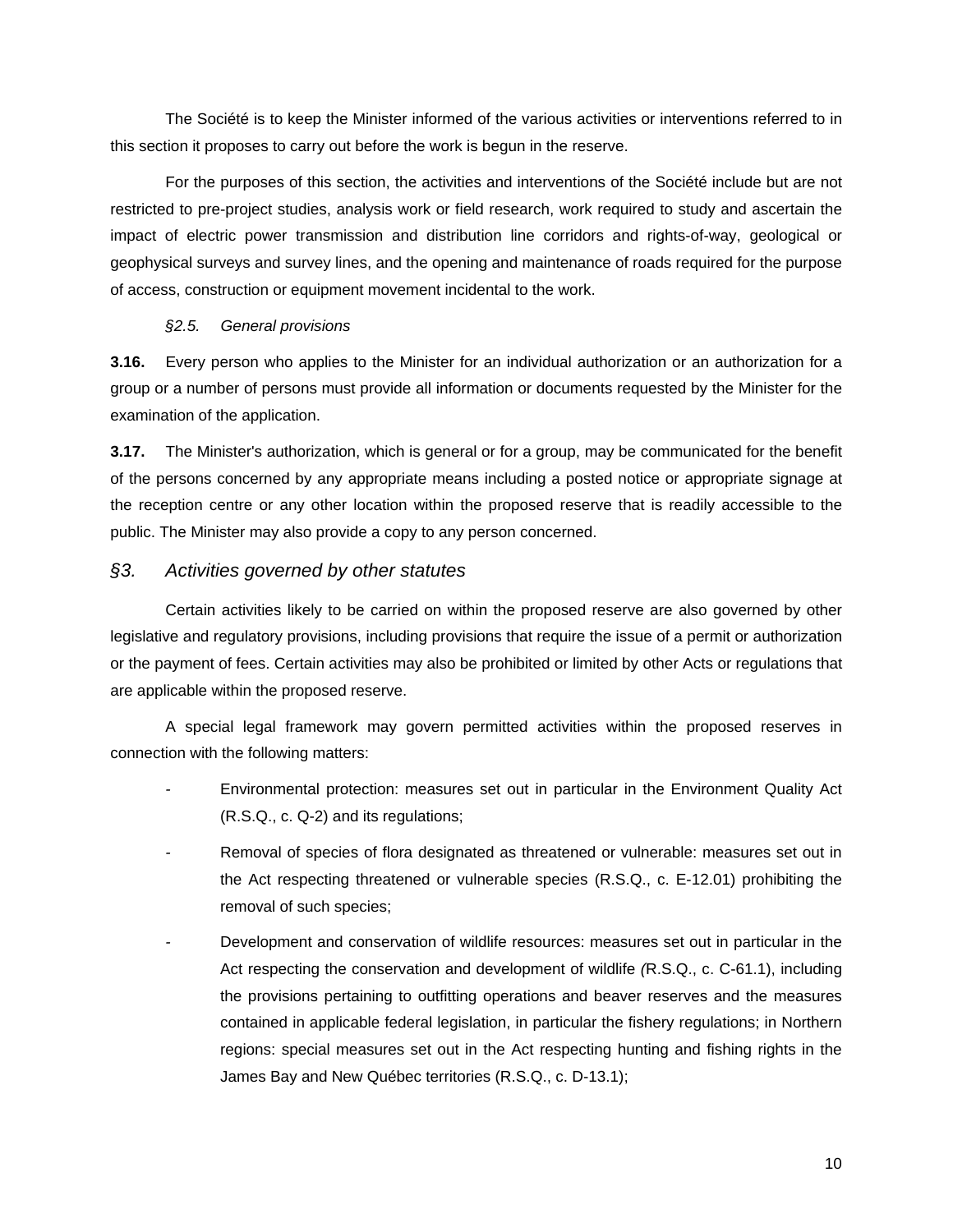- Archaeological research: measures set out in particular in the Cultural Property Act (R.S.Q., c. B-4);
- *-* Access and land rights related to the domain of the State: measures set out in particular in the Act respecting the lands in the domain of the State (R.S.Q., c. T-8.1) and in the Watercourses Act (R.S.Q., c. R-13) and, in Northern regions, in the Act respecting the land regime in the James Bay and New Québec territories (R.S.Q., c. R-13.1);
- Operation of vehicles*:* measures set out in particular in the Act respecting the lands in the domain of the State (R.S.Q., c. T-8.1) and in the regulation respecting motor vehicle traffic in certain fragile environments made under the Environment Quality Act;
- Construction and development standards: regulatory measures adopted by regional and local municipal authorities under the Acts applicable to them.

# **4. Responsibilities of the Minister of Sustainable Development, Environment and Parks**

The conservation and management of the proposed Lac-Dana biodiversity reserve are the responsibility of the Minister of Sustainable Development, Environment and Parks, who is therefore responsible for the monitoring and control of activities permitted there. In managing the reserve the Minister works with the collaboration and participation of other government representatives having specific responsibilities in or adjacent to the territory, such as the Minister of Natural Resources and Wildlife. In the exercise of their powers and functions the Ministers will take into consideration the protection sought for these natural environments and the protection status that has now been granted them. No additional conservation measure is, at this point, considered. Regarding zoning, the conservation objectives for the period of temporary protection are the same for the entire area, the proposed reserve being only one conservation area.